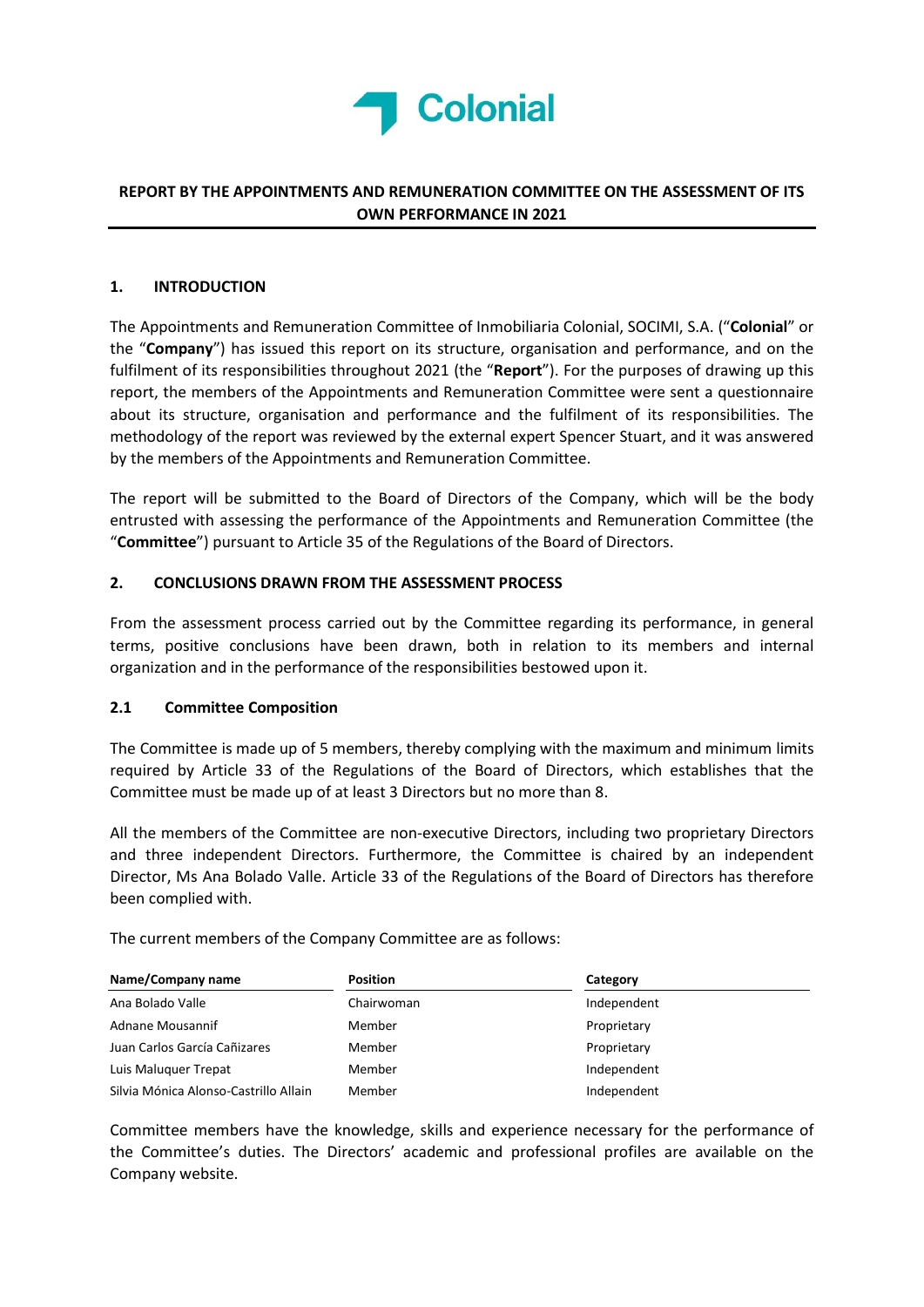

On the basis of this, it can be concluded that the Committee is duly organized and made up of directors who have the skills and qualifications required for their roles.

### 2.2 Committee Functioning

In 2021, the Committee met on 9 occasions. The meetings were held on the following dates: 14 January, 17 and 23 February, 6 April, 5 May, 21 June, 5 October, 10 November and 14 December.

In view of the special circumstances brought about by the COVID-19 health crisis in 2021, Committee meetings were attended by all members of the Committee by conference call or video conference using IT applications such as Teams, in accordance with the Company's internal rules and with the measures adopted by Royal Decree-Law 34/2020 of 17 November, on urgent measures for the support of business solvency and the energy sector and on taxation. At each of the aforementioned meetings, the Secretary acknowledged the identity of all present members of the Committee.

Consequently, the Appointments and Remuneration Committee fulfilled its obligation to meet with the regularity required to carry out its functions in an effective manner.

Regarding the preparation and running of the meetings, the Chair of the Committee calls meetings with sufficient notice, which are attended regularly by the Directors. In accordance with Article 33 of the Regulations of the Board of Directors, in the event that any Committee members are unable to attend for justified reasons, they may delegate their vote to another member, providing instructions to their chosen representative. Thus, in 2021 all members of the Committee attended 100 % of meetings either in person or online.

Additionally, prior to each meeting, the members of the Committee were provided with the information on the agenda, thereby encouraging them to participate actively and to reach informed agreements.

In addition to the members of the Committee, meetings were also attended as guests by, among others, the CEO and the Head of Human Resources and General Services of the Company, as well as Ms Cristina Martín and Mr Juan Guerrero, representatives of Willis Towers Watson (the latter only attended the meetings of 17 February, 5 May and 21 June).

Finally, it must be stipulated that the Secretary recorded the minutes of all the meetings held, setting out the proceedings, contents, deliberations and agreements adopted. The minutes of the Committee meetings were given to all members of the Committee and are available to all Directors.

Accordingly, it is hereby concluded that the Committee complies with the operating rules set out in the Bylaws and in the Regulations of the Board of Directors, and organizes itself in a correct and efficient manner for the performance of its duties and the ultimate attainment of its ends.

### 2.3 Committee Competencies

The Committee efficiently fulfills the duties it has been entrusted with in accordance with Article 33 of the Regulations of the Board of Directors. In this regard, throughout 2021 the Committee carried out the functions described below, among others, taking into account the special circumstances of the global health and economic crisis caused by COVID-19 and the consequent extraordinary measures adopted by the Spanish Government and the Autonomous Communities: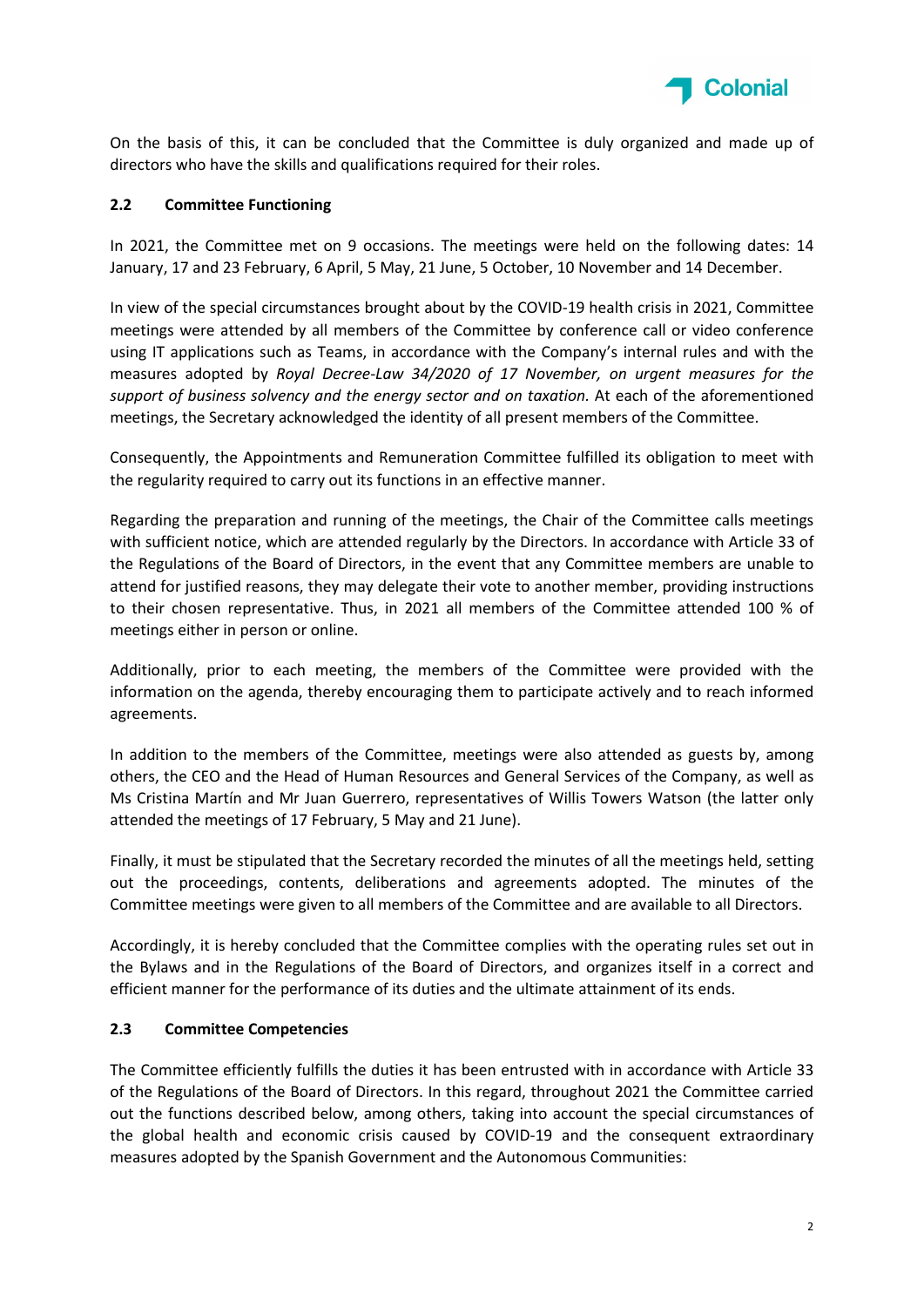

# A) Ordinary Management

- Coordinating and submitting to the Board its assessment reports in relation to the Board of Directors and the Committee and the performance of the Chairman of the Board, the CEO and the Secretary of the Board, with the advice of Spencer Stuart, as well as all the recommendations and suggestions for improvements made by the directors in the assessment forms.
- Refocusing the directors' refresher and training plan. Training/Refresher courses for directors covering the following matters were held during the year: (i) new models and trends in ESG-related construction processes; (ii) the reform made by Law 5/2021 of 12 April, amending the consolidated text of the Spanish Limited Liability Companies Law; (iii) new NAV calculation formulas according to EPRA; (iv) the situation of the real estate market; and (v) the current macroeconomic situation.
- Examining the qualifications of the members of the Board of Directors in accordance with their corporate documents, the Spanish Limited Liability Companies Law and the corporate governance recommendations.
- Sending the proposed schedule for the Committee's annual meetings to all the directors.
- Proposing to the Board of Directors the appointment of Ms Ana Bolado Valle as member of the Audit and Control Committee.

# B) Corporate Governance

- Analysing the degree of compliance with corporate governance recommendations in accordance with the Annual Corporate Governance Report.
- Reviewing the succession plan for the Chairman of the Board of Directors and the CEO, and starting to analyse the process for replacing the executive chairmanship of the Board with a non-executive chairmanship.
- Analysing and, if appropriate, drawing up, a competency matrix of the members of the Board of Directors that is included in the corporate social responsibility report.
- Taking note, with no objections, of the amendments to the Company Bylaws and the Regulations of the Board of Directors proposed by the Audit and Control Committee to adapt the relevant articles to the new wording of the Spanish Limited Liability Companies Law, as well as taking note of the Company's Equality Plan.

### C) Remuneration matters

- Issuing a favourable report and proposing to the Board of Directors the approval of the Annual Report on the Directors' Remuneration.
- Analysing and discussing, with Willis Towers' advice, and finally proposing to the Board of Directors, a new remuneration policy for directors for the years 2021-2023.
- Analysing, discussing and amending the 2021 variable remuneration targets to assess the performance of the Management Committee.
- Proposing, based on the achievement of the indicators and certain milestones, the number of shares to be allocated to the beneficiaries of the share allocation plan approved at the General Meeting of Shareholders on 21 January 2014.